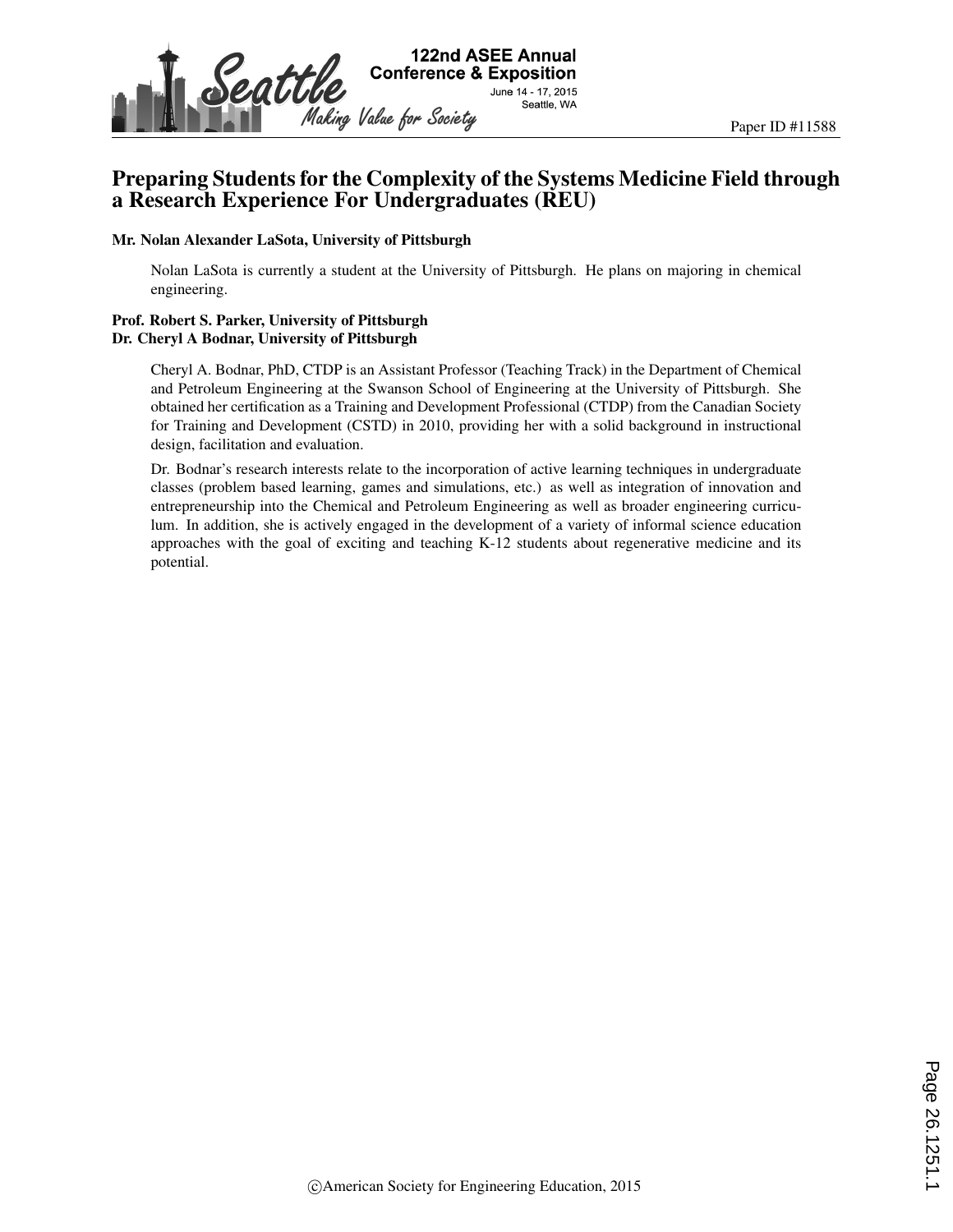# **Preparing Students for the Complexity of the Systems Medicine Field through a Research Experience For Undergraduates (REU)**

#### **Abstract**

Over the next few decades, the total cost of healthcare is anticipated to increase dramatically.<sup>1</sup> Increasing the efficiency and effectiveness of healthcare delivery, via model-based systems engineering methods, has the potential to slow this increase. One method to accomplish this is through the employment of engineers and scientists that have an understanding of mathematical modeling, biology, and clinical practice who can interact with caregivers and administrators to improve clinical outcomes. This field, also known as "systems medicine", is an area that is currently underserved within the undergraduate education community.

In response to the need for engineers and scientists cross-trained to effectively work on the medical interface, a National Science Foundation funded Research Experience for Undergraduates (REU) program (NSF EEC-1156899) has been run for the last three years (2012- 2014) at the University of Pittsburgh. This program consisted of students being paired with one or more mentor(s) on a specific technical project over a ten-week period while receiving professional development opportunities through a weekly workshop series. The professional development opportunities included skills that are relevant to engineering or scientific careers such as scientific writing and presentation skills, as well as opportunities that provided students with the background and scope of the diverse systems medicine field. Students presented their work in a local undergraduate research poster session and provided a final presentation on their research results. Select students also presented their research at national meetings.

To determine the effectiveness of the REU program for preparing students for the complexity of the systems medicine field, students completed concept maps detailing their vision of the systems medicine field at the start and end of their ten-week research experience. Completion of the concept map was done subsequent to a training exercise that was performed to familiarize students with concept maps and how they are constructed. Utilizing the Integrated Rubric for Scoring Concept Maps<sup>2</sup>, a three-point scale was used to score the concept maps on the basis of comprehensiveness, organization and correctness. Each concept map was scored by two individuals and an inter-rater reliability between fair and good reliability was found for all dimensions. The concept map scoring results for the three years of the REU program showed a slight but not statistically significant increase in the overall concept map scores from a mean of 6.13 at the start of the program to 6.32 upon completion of the program based on both the t-test and non-parametric Wilcoxon-Rank Sum test. Analysis of individual dimensions of the concept maps revealed that comprehensiveness scores increased from a mean of  $1.68$  to  $1.92$  (p=0.08) based on Wilcoxon-Rank Sum test), while organization and correctness scores did not demonstrate a significant change, if any, remaining at means of approximately 2.00 and 2.40, respectively. Based on these results, the REU program broadened the perspective that undergraduate researchers have of the systems medicine field, although the result is not statistically significant at present, likely due to the small sample size (N=60).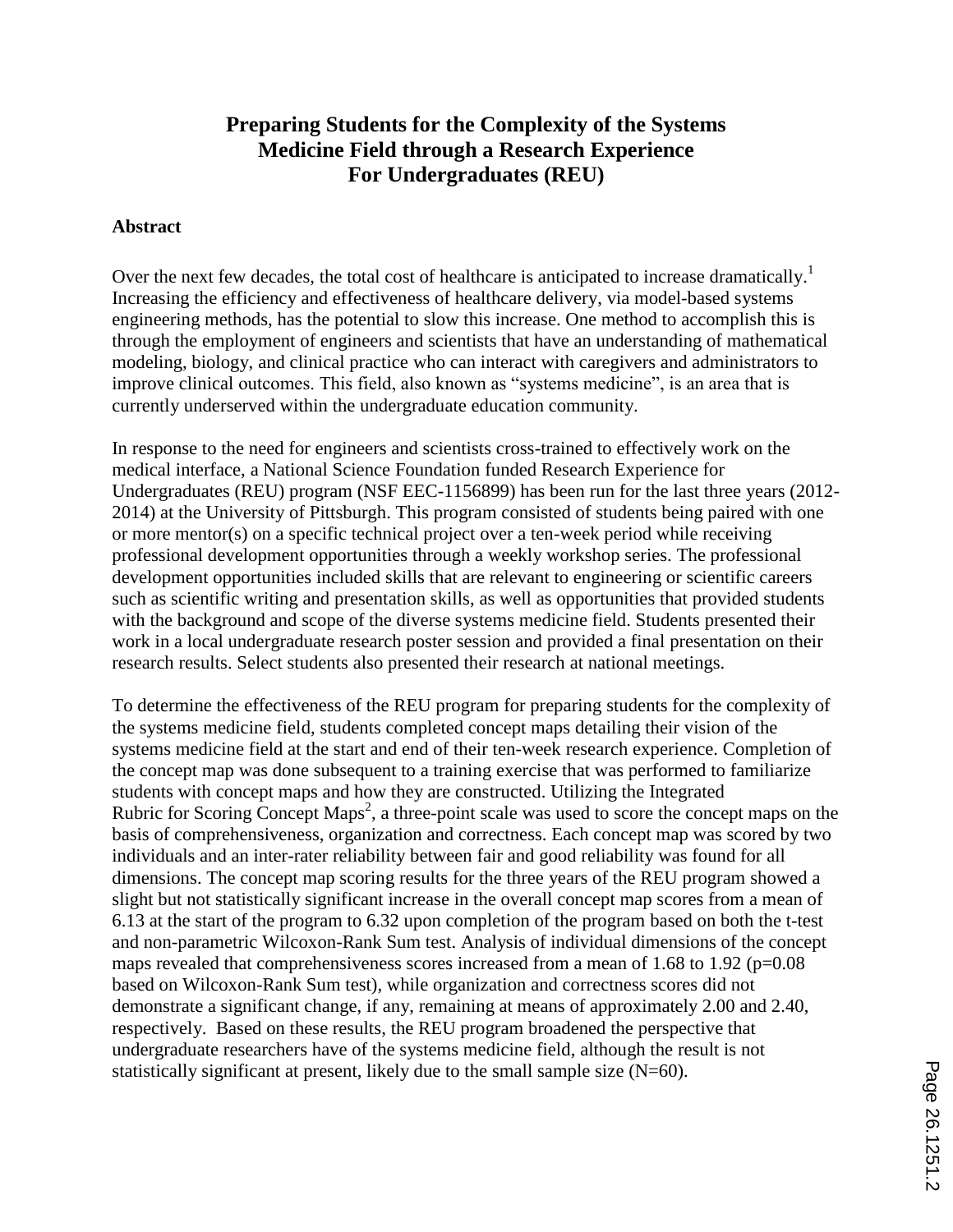#### **Introduction**

Engineers often address multi-disciplinary open-ended design problems throughout their careers. The National Academy of Engineering Grand Challenges website characterizes some of the toughest problems facing engineers, including reverse engineering the brain and engineering better medicines. Attacking these problems requires multifaceted knowledge of engineering principles as well as basic science principles from multiple fields.<sup>3</sup> Similarly medical challenges in discovery and translation can benefit from close collaboration between engineers, basic scientists, and clinicians.

According to the Coordinating Action Systems Medicine of Europe, systems medicine is defined as, "the implementation of Systems Biology approaches in medical concepts, research and practice. This involves feedback between clinical investigations and practice with computational, statistical and mathematical analysis and modeling."<sup>4</sup> The generalized clinical issues that can be addressed in the systems medicine field are diverse, including disease progression and remission, disease spread and cure, treatment responses, and disease prevention.<sup>4</sup> However, medical practice is for a specific disease impacting an individual patient. As a result, it is crucial to have a thorough understanding of disease-specific characteristics (*e.g.*, what agents can be used to treat lung cancer and what are the trade-offs of using them) in order to have clinical impact at the patient scale. Similarly, the discovery of early warning signs for diseases, such as diabetes, depression and cancer, can lead to more effective prevention and protection strategies.<sup>5</sup> One of the major diseases where systems medicine has had an impact is cancer. Recent developments in technology allow rapid screening of potential drug candidates that kill cancer cells. <sup>6</sup> Modeling of the drug activity and cellular response provides insight for engineers and clinicians on the action, and interaction, of cancer treatments *in vitro.*<sup>6</sup> Though it has been shown to be difficult to accomplish, scaling this knowledge to the *in vivo* scenario of patient treatment provides an opportunity to use knowledge of drug administration and action to change clinical treatment schedules for agents in an effort to reduce toxicity while maintaining antitumor efficacy.<sup>7,8,9</sup>

To be able to continually develop personnel to work within this critical area, it is necessary to provide students with the opportunity to gain exposure of this field at an undergraduate level. In an effort to meet this need, the University of Pittsburgh implemented a Research Experience for Undergraduates (REU) program through funding received from the National Science Foundation with a specific focus on systems medicine. Each year from 2012-2014, a group of students went through a ten week mentored program of research-based learning. The program combined independent research with a faculty mentor, along with professional development training in modeling and analysis, teamwork, and communication skills amongst others that are beneficial to becoming a successful engineer.

To determine the effectiveness of the REU program, students were asked to complete concept maps for the field at the start and end of their ten week research experience. Concept mapping is, "a graphical organizer for thoughts, theories, and/or concepts."<sup>2</sup> The point of the concept map is to observe students' understanding of the subject matter area and how they feel the concepts within this field connect to one another. Upon completion of the REU program in 2014, the maps were then scored on three different criteria: comprehensiveness, organization, and correctness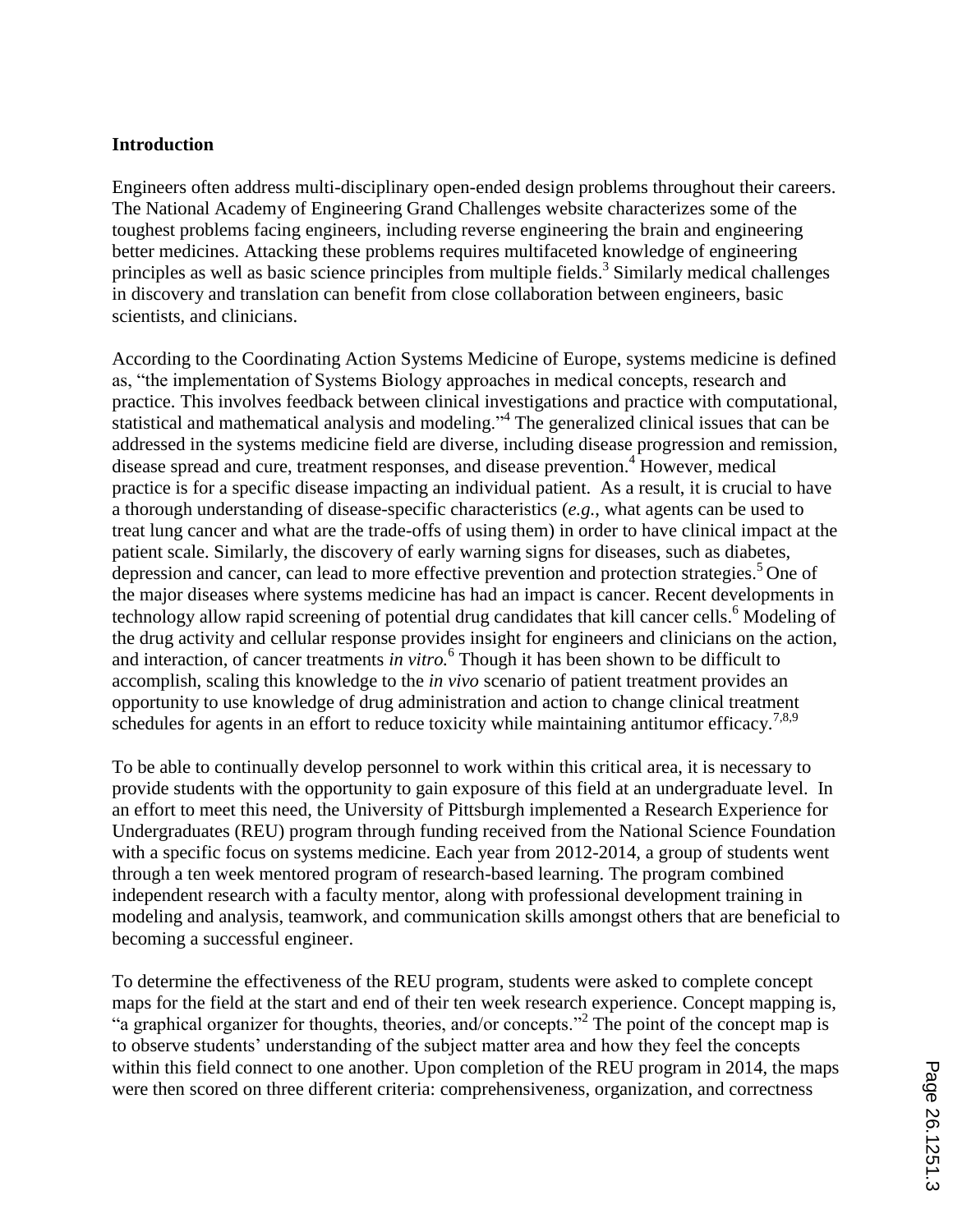according to the concept map rubric that was developed by Besterfield-Sacre *et al.*<sup>2</sup> In this rubric, comprehensiveness is defined as "broadness of knowledge and the completeness of the subject definition." Organization consists of concept integration and how well the thoughts were connected to one another. Lastly, correctness is how accurate the information contained within the map was. $<sup>2</sup>$ </sup>

Concept map scores from before and after the REU program were then compared to determine if any changes occurred as a result of students' participation within this program. REU programs at other institutions have shown to be able to measure change over this short time period. Based on a study at Missouri University of Science and Technology where a REU program was run from 2011-2013, their results showed improvement in the students' knowledge of the additive manufacturing processes. In the 2012-2014 study, the Missouri University program evaluated students with a survey before and after the program, along with weekly presentation evaluations. The Missouri study obtained qualitative data through interviews with the participants prior to and after completion of the REU program. It was also stated that the program seemed to improve year after year and succeeded in increasing the students' awareness of additive manufacturing.<sup>10</sup>

## **Research Questions**

The research questions that we had in this study were:

- 1. Does the REU program contribute to increasing students' understanding/perception of the systems medicine field through an increase in concept map scores?
- 2. Was there any specific year of implementation that was shown to be more effective than the others in developing students' understanding/perception of the systems medicine field?

# **Methods**

### *Study Design*

This study was conducted with three cohorts of students that participated in an REU program focused on the systems medicine field. Each year, a cohort of nine to eleven students, participated in independent research and had the opportunity to learn more about the systems medicine field through integrated professional development workshops and seminars. As part of the REU program, students were asked to create concept maps using the central topic of systems medicine. Before their first mapping session, students were led through an interactive example of constructing a concept map using a well-known item, french fries, as the central idea; this provided students an opportunity to observe the synthesis of a concept map and how the concepts are integrated with one another providing them with an understanding of what was expected. Each of the participants made one map at the start of the program on either the first or second day after arrival and upon completion of the program during the last week of the REU experience.

All concept maps were labeled with identifiers that would enable analysis to be performed on a blinded basis and human subjects' approval was obtained prior to commencing this study. These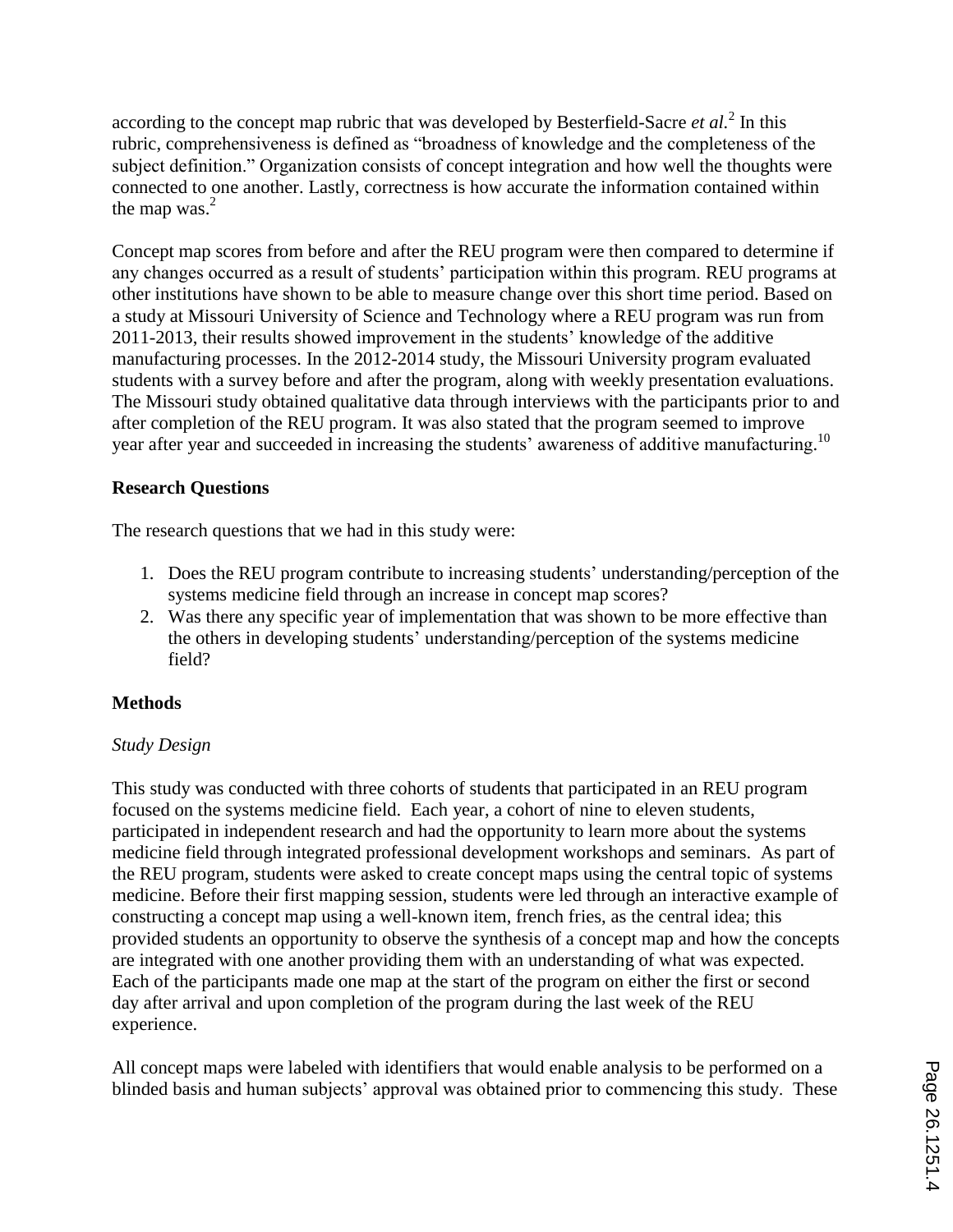concept maps were then evaluated using the Concept Map rubric for comprehensiveness, organization and correctness.<sup>2</sup>

The purpose of the Concept Map rubric is to accurately judge each map on "knowledge integration." Before concept maps, students' understanding of concepts was evaluated using standardized testing, which is limited and does not always match what is taught by the instructor. Other methods include behavioral observations and portfolios that track student's progress in an area of study. However, concept mapping seems to be the best method of testing knowledge integration because it organizes all of one's thoughts and ideas into an interconnected web of hierarchies that shows integration between different areas of the central topic or field. The two ways of scoring concept maps are a traditional counting method, which counts the number of concepts, interconnections, and levels of branches, and a holistic approach, which focuses on the overall completeness, breadth, and quality of the map. The current rubric for scoring concept maps combines elements of both the traditional counting and holistic approaches to form the best evaluation.

### *Concept Map Rubric and Scoring*

We found that most maps analyzed didn't fit uniquely into any of the three scores provided within the rubric  $(1, 2, \text{or } 3)$ . To capture these intermediate map results, half-point scores  $(1.5)$ and 2.5) were used when maps contained aspects of both the upper and lower integer levels but didn't fit completely into either category. This change was made prior to any scoring being performed, which allowed for all maps to be consistently evaluated.

To determine the impact the REU program had on students' understanding/perception of the systems medicine field, total concept map scores as well as individual dimension scores for each concept map were compared from before the program and after completion of the program using a paired-samples t-test and the non-parametric Wilcoxon Rank Sum test for related samples due to the small sample size. Overall performance across all years of the REU program was performed alongside analysis of results for each REU cohort.

### *Reliability Analysis*

Each concept map was scored by two individual coders. One coder was an undergraduate student researcher and the other coder was a chemical engineering faculty member that had peripheral involvement in the REU program. When the coders disagreed on a score for a dimension of the concept map, they would meet with the mediator, the principal investigator for the REU program, to discuss the results and reach an agreement. When final agreement was reached this score was recorded as the final score for that dimension of the map.

The inter-rater reliability scores for this analysis are shown in Table 1 based on the intraclass correlation coefficient which is often used to measure consistency in scores. All ICC values were calculated using the "average measure" function in SPSS.<sup>11</sup>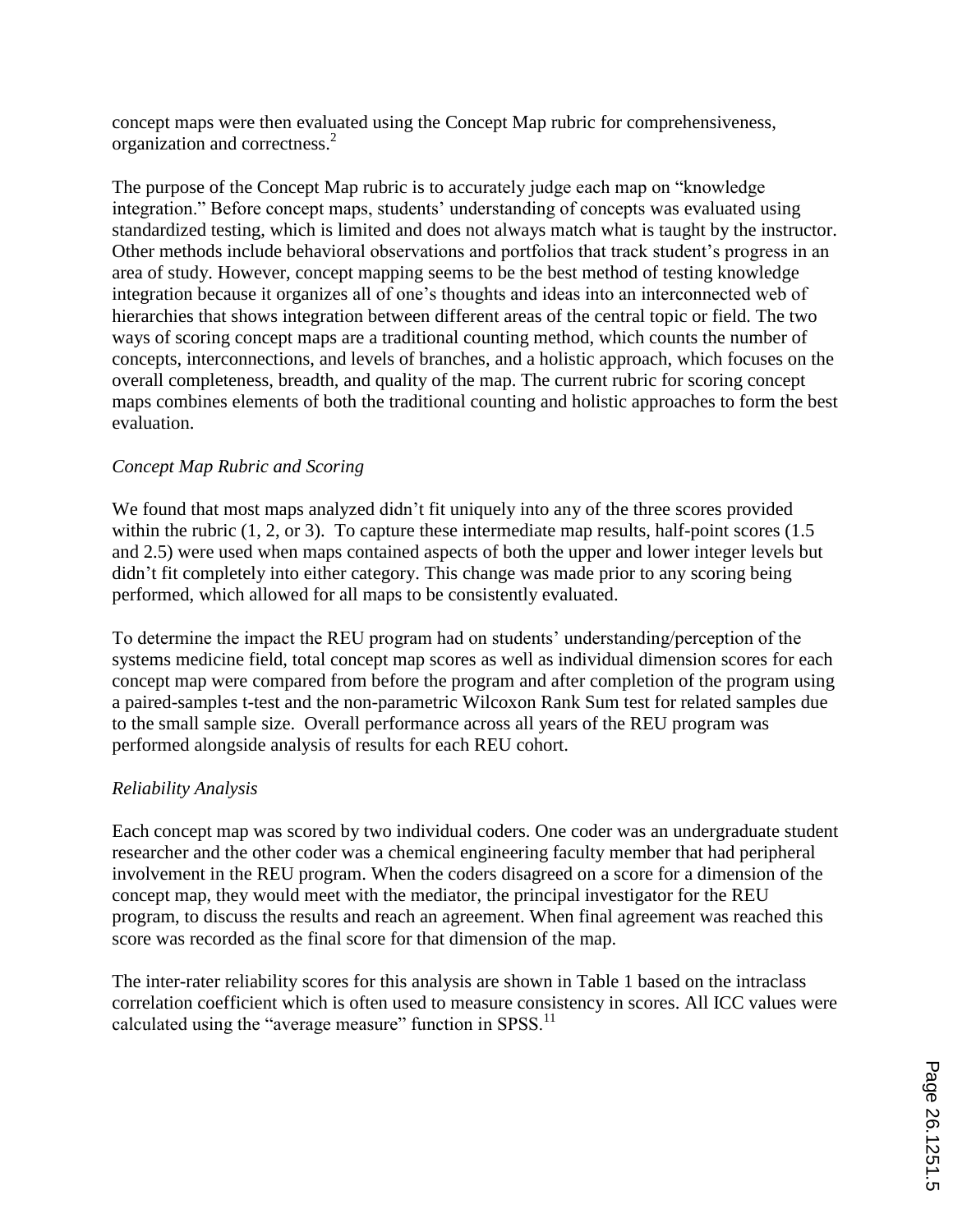| <b>Rubric Dimension</b> | <b>Reliability Score Based on Intraclass</b><br><b>Correlation Coefficient (ICC)</b> |
|-------------------------|--------------------------------------------------------------------------------------|
| Comprehensiveness       | .747                                                                                 |
| Organization            | .691                                                                                 |
| Correctness             | .543                                                                                 |
| Overall                 | 732                                                                                  |

**Table 1. Inter-Reliability Values for Concept Map Scoring**

The results from this analysis demonstrate that there is fair to good reliability between the two coders that performed this analysis as Fleiss documented that ICC values between 0.4 and 0.75 can be attributed to being in the fair to good reliability range.<sup>12</sup> The lowest reliability score found was 0.543 and this corresponded to the level of correctness that was observed in the concept maps. As one coder was an undergraduate student researcher with no previous experience in the systems medicine field and the other coder was a chemical engineering faculty member who had been helping with the REU program it is possible that this difference in experience level and understanding of the field may have contributed to the results obtained.

## **Results and Discussion**

To establish whether the REU program contributed to increasing students' understanding / perception of the systems medicine field, the concept map scores of all students that participated in the REU program from 2012 to 2014 were analyzed. The concept map results, as shown in Table 2, are broken down on the basis of comprehensiveness, organization, correctness and total score, where total score represented the sum of all of the individual dimension scores.

| <b>Dimension</b>  | <b>Definition</b>                                                   | Pre-REU      | <b>Post-REU</b> | p-value | p-value    |
|-------------------|---------------------------------------------------------------------|--------------|-----------------|---------|------------|
|                   |                                                                     | <b>Score</b> | <b>Score</b>    | (t)     | (Wilcoxon) |
| Comprehensiveness | Broadness of<br>knowledge;<br>completeness of<br>subject definition | 1.68         | 1.92            | .065    | .080       |
| Organization      | Branches are well<br>defined and properly<br>placed                 | 2.05         | 2.00            | .732    | .572       |
| Correctness       | Accuracy of<br>information; spelling<br>and/or grammar<br>mistakes  | 2.40         | 2.40            | 1.000   | .985       |
| Total             | Sum of the concept<br>map scores across all<br>dimensions analyzed  | 6.13         | 6.32            | 0.452   | 0.581      |

|  |  |  | Table 2. Concept Map Scoring Rubric Results for Overall REU Program |  |
|--|--|--|---------------------------------------------------------------------|--|
|  |  |  |                                                                     |  |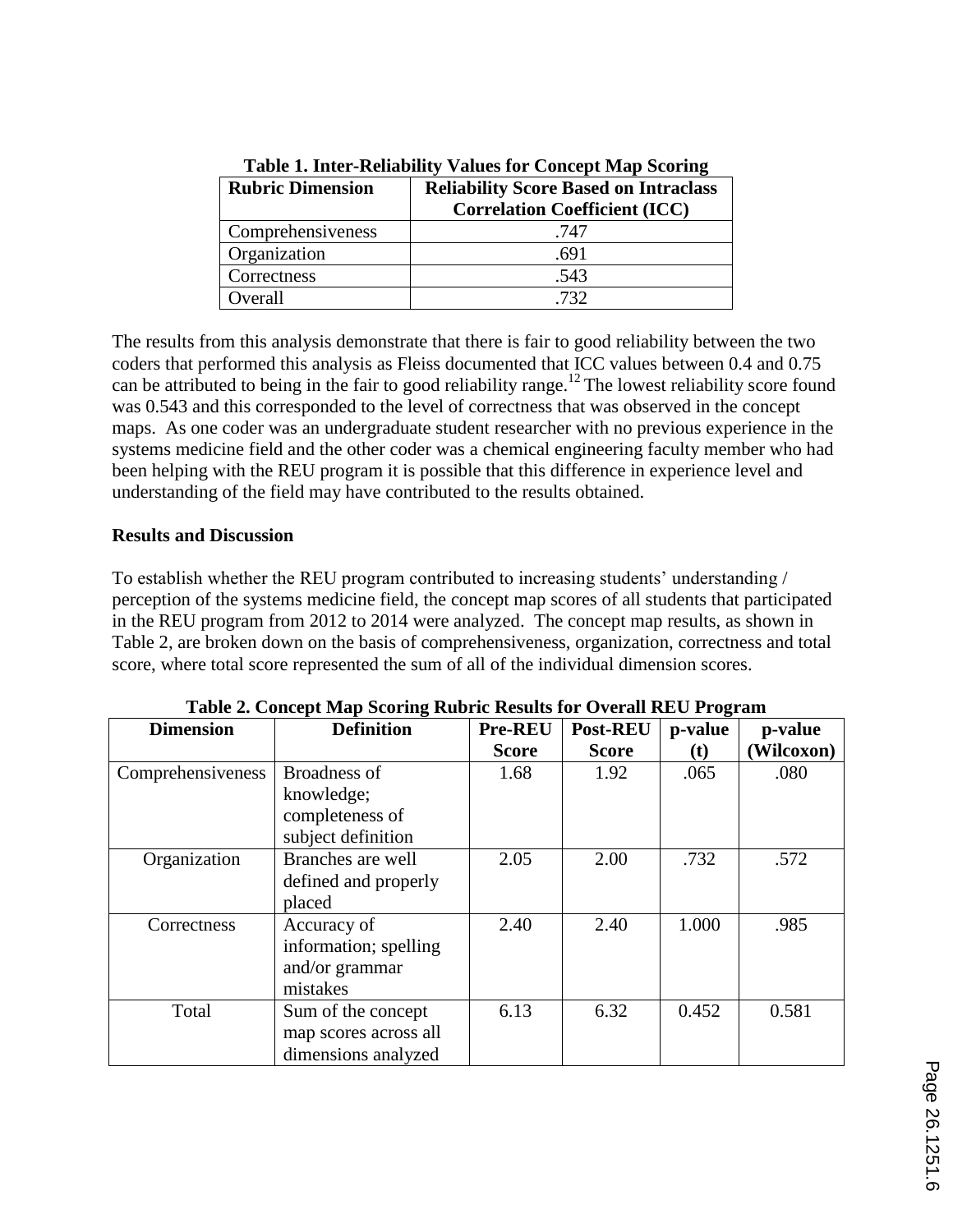The total score from the pre to the post concept map showed a slight, but not significant, increase changing from a mean value of 6.13 to 6.32 after completion of the program. This difference can be attributed to the change observed in the comprehensiveness dimension where the mean score increased from 1.68 to 1.92. The change in comprehensiveness could be attributed to the combined effect of at least two program factors: (i) the mentored research experience increasing the depth of knowledge of REU participants in their particular research area; and (ii) the workshop series that provided some sessions on different aspects of the systems medicine field from the perspective of both engineers and medical doctors, thereby broadening the scope of students' knowledge breadth.

Results obtained for the other two dimensions of the rubric showed no noticeable changes between the start and the end of the program. Organization, which examines connection and integration between branches, may not have changed as the students may not have been able to make any further connections between the new material that they were exposed to and their existing perception of systems medicine. One thing to consider for subsequent REU programs would be increase the focus on integration and connectivity of systems medicine topics beyond the current design to expand participants' knowledge.

The correctness dimension deals with the question, "Are the things that the students' know about systems medicine correct?" The high mean score obtained on this dimension of 2.40 out of a possible 3.00 points seems reasonable considering the context of the evaluation. In some cases, maps where the student scored fairly low on both the organization and comprehensiveness sections would score high on correctness because all of the ideas were accurate. Examples of a pre and post-concept map are shown in Figures 1 a and b.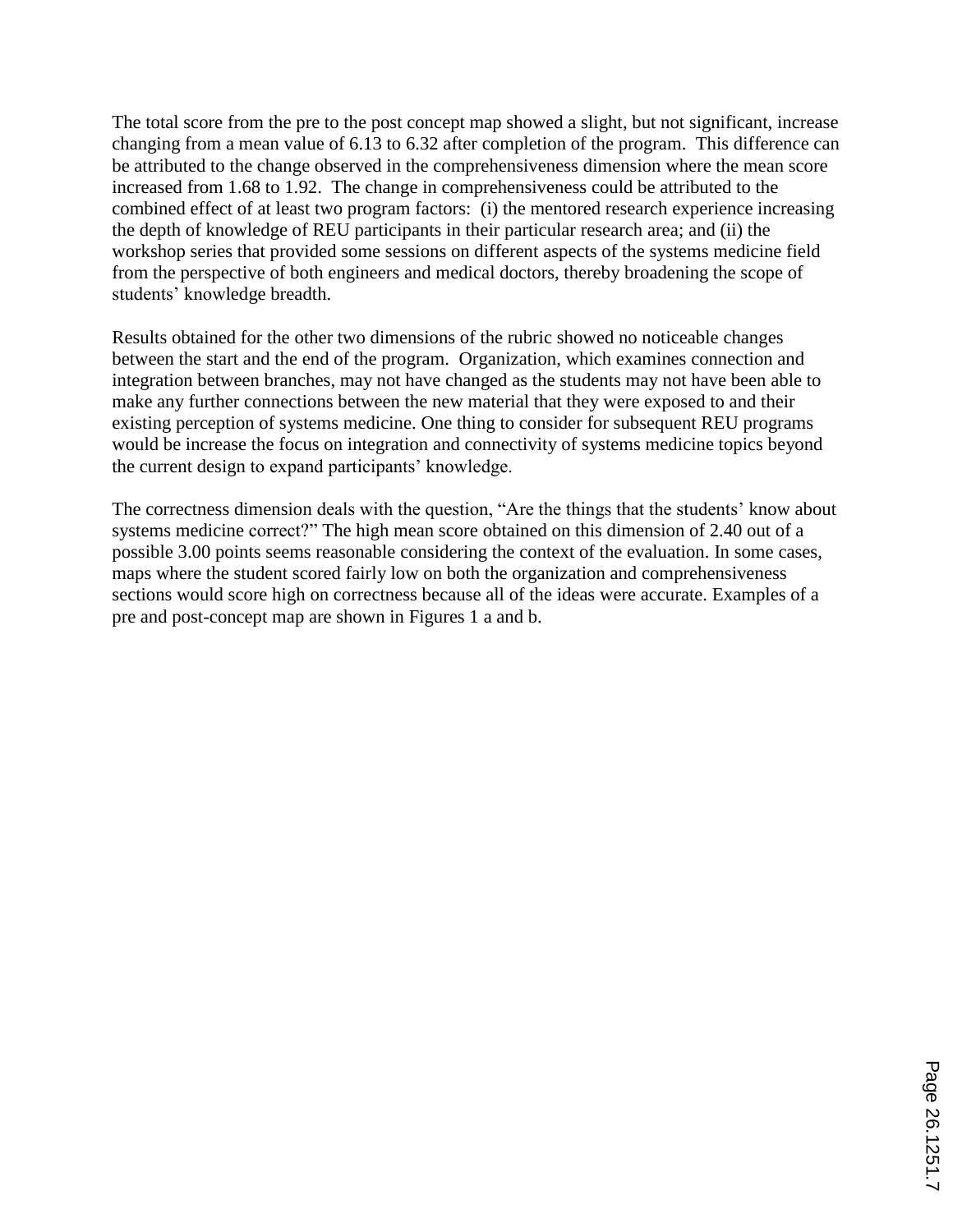

**Figure 1b.** Example of a Systems Medicine Concept Map at End of Program.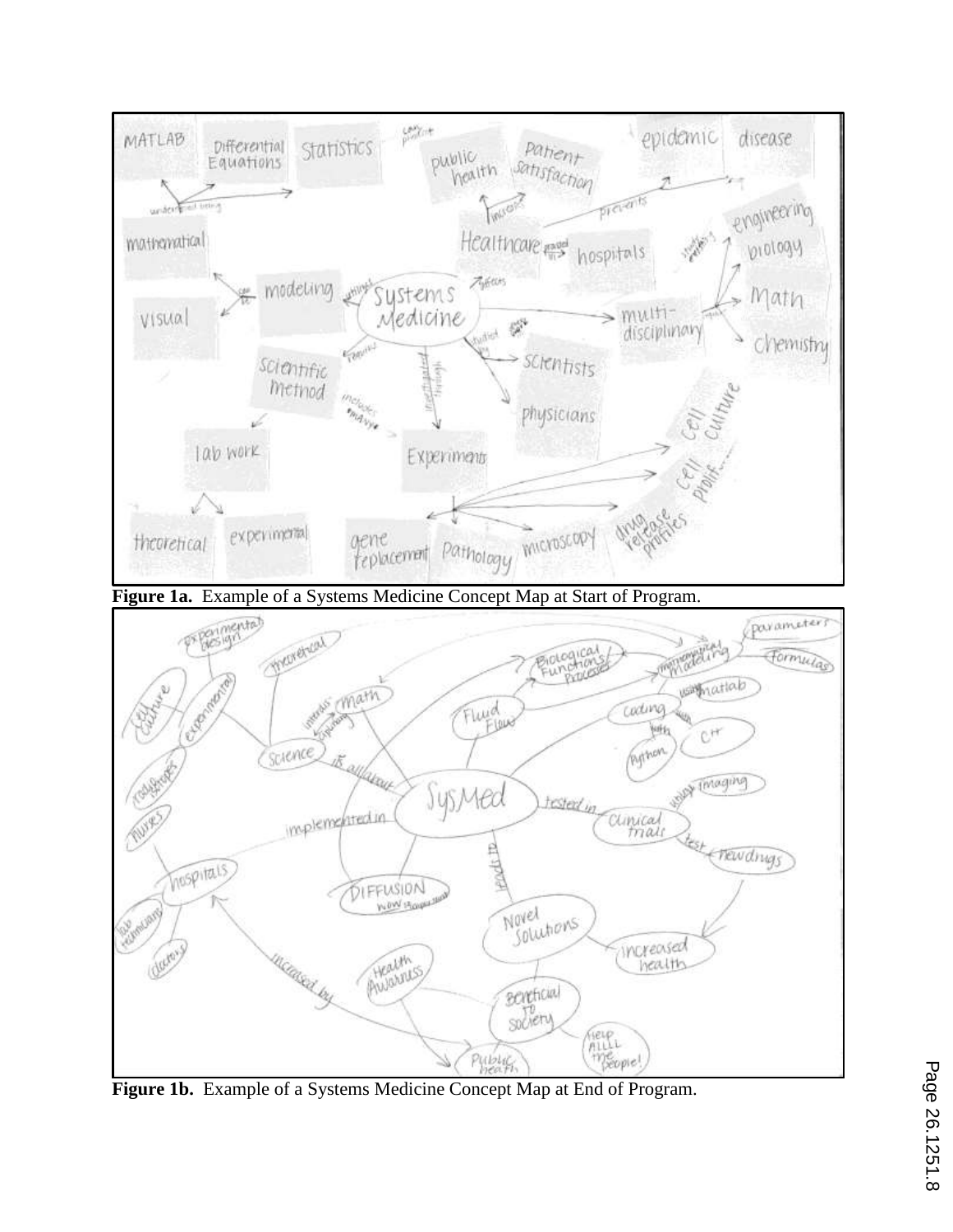Figure 1a shows a map that is primarily "linear" in terms of the branches out from the centerpoint of Systems Medicine. There are some linkages between the branches, but many are missing, such as a complete disconnect between experiments (bottom center) and other branches containing lab work, analysis tools, coursework, etc. The connectivity of Figure 1b, a postprogram map, is far superior, with crosslinks between most every branch of the diagram. Given the multidisciplinary nature of the Systems Medicine field and program, recognition of these links, and the knowledge that there are many places and people from which expertise can be gained, is important as one addresses problems in the field. It should be noted that neither the pre- nor the post-program maps are perfect, however, in that there are items missing from both maps (notably the role of industry in the development/deployment of treatment solutions). If map analysis consistently finds the same items missing from a cohort, this topic is a candidate for increased workshop focus in following years.

Analysis of the concept map scoring was also performed on a yearly basis to determine if a particular cohort of students showed more advancement in their understanding of the systems medicine field in comparison to other cohorts that participated in this program. Table 3 provides the results from this analysis broken down by year and dimension of the rubric. All of the years showed slight, but not significant, increases in total concept map scores except for 2013 where the mean total score changed from 6.32 at the start of the program to 5.86 at the end of the program. These changes are primarily driven by decreases in both organization and correctness for the 2013 cohort. During the 2013 program, the principal investigator did miss just over two weeks of the program with influenza, which impacted the workshop series and weekly meeting dynamics of the cohort. It is possible that this program organization challenge carried over into organization and correctness issues. Another hypothesis that we intend to test is potential differences between the three REU program cohorts in terms of composition (*e.g.*, male/female ratio, primarily undergraduate institution vs. R1 institution, ratio of engineers to non-engineers).

| Year | $\cdots$ of $\cdots$<br><b>Dimension</b> | <b>Pre-REU</b> | <b>Post-REU</b> | p-value                    | p-value    |
|------|------------------------------------------|----------------|-----------------|----------------------------|------------|
|      |                                          | <b>Score</b>   | <b>Score</b>    | $\left( \mathbf{t}\right)$ | (Wilcoxon) |
| 2012 | Comprehensiveness                        | 1.72           | 2.06            | .242                       | .230       |
|      | Organization                             | 2.00           | 2.06            | .880                       | .943       |
|      | Correctness                              | 2.44           | 2.56            | .594                       | .516       |
|      | Total                                    | 6.17           | 6.67            | .376                       | .461       |
| 2013 | Comprehensiveness                        | 1.68           | 1.86            | .459                       | .465       |
|      | Organization                             | 2.27           | 1.96            | .132                       | .131       |
|      | Correctness                              | 2.36           | 2.05            | .089                       | .083       |
|      | Total                                    | 6.32           | 5.86            | .257                       | .177       |
| 2014 | Comprehensiveness                        | 1.65           | 1.85            | .168                       | .157       |
|      | Organization                             | 1.85           | 2.00            | .468                       | .417       |
|      | Correctness                              | 2.40           | 2.65            | .244                       | .236       |
|      | Total                                    | 5.90           | 6.50            | .058                       | .048       |

**Table 3. Concept Map Rubric Results for REU Cohorts**

In review of the findings from the other two cohorts, it was observed that 2012 had the highest total post score obtained at a mean value of 6.67, whereas 2014 had the highest difference in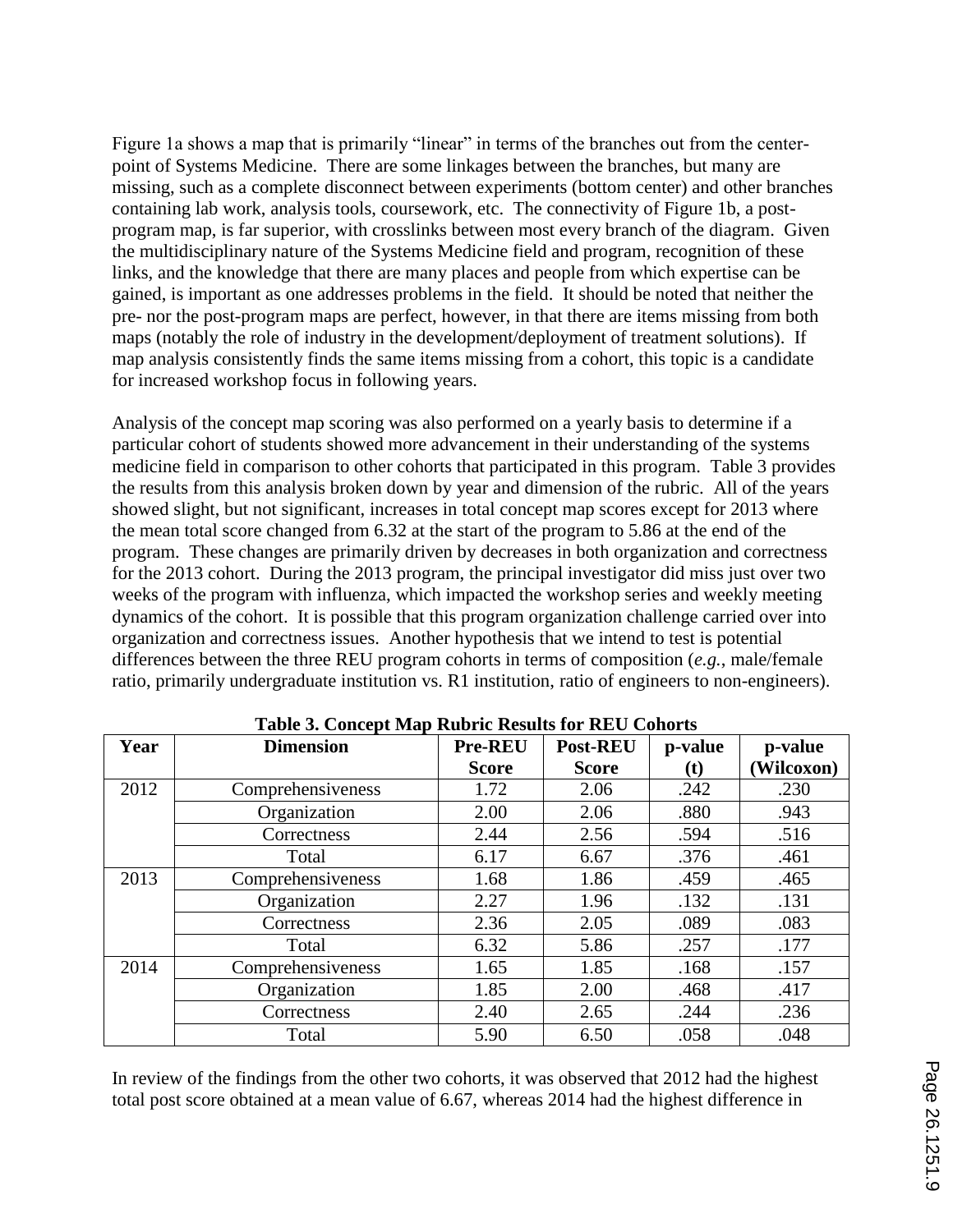total scores between the two concept map measurements changing from 5.90 to 6.50. The difference in the total concept map score in this year was seen to just reach the significant level at 0.048 based on the non-parametric test used for low sample size but was no longer significant after applying the Bonferroni adjustment for multiple comparisons. The change in individual student total scores for 2014 can be observed in Figure 2.



**Figure 2. Student Total Concept Map Scores in 2014 REU Program**

This figure shows how, with the exception of just three students within the ten student cohort, all remaining students showed an increase in their understanding/perception of the systems medicine field over the ten week REU program. In particular student five, whose maps are shown in Figures 1 a and b, demonstrated a 1.5 increase in total concept map score during the REU program. A similar increase was also observed in student six who participated as part of the same cohort. One of these two students was from a science department at a primarily undergraduate institution, where one would not expect significant exposure to Systems Medicine. As a result, this hard-working student was able to dramatically increase her knowledge base over the duration of the program. The other student was a post-sophomore biomedical engineering major from a research-I institution. Her project had her embedded in a clinical department and in close collaboration with a broad cross-section of PhD's and clinician MD's performing independent and clinically-sponsored research studies. It is likely that her map score improvement was driven by her expanded knowledge of the clinical, rather than academic side of systems medicine. Her overall program performance was outstanding, and she was among the five individuals invited to participate in the AIChE National Student Poster Competition as a result. A future analysis will look for specific linkages between the change in understanding/perception observed versus traits of the undergraduate students such as gender, ethnicity, undergraduate major and type of undergraduate institution.

Examination of student performance on the individual dimensions of the rubric for each cohort demonstrated that comprehensiveness was shown to slightly but not significantly increase in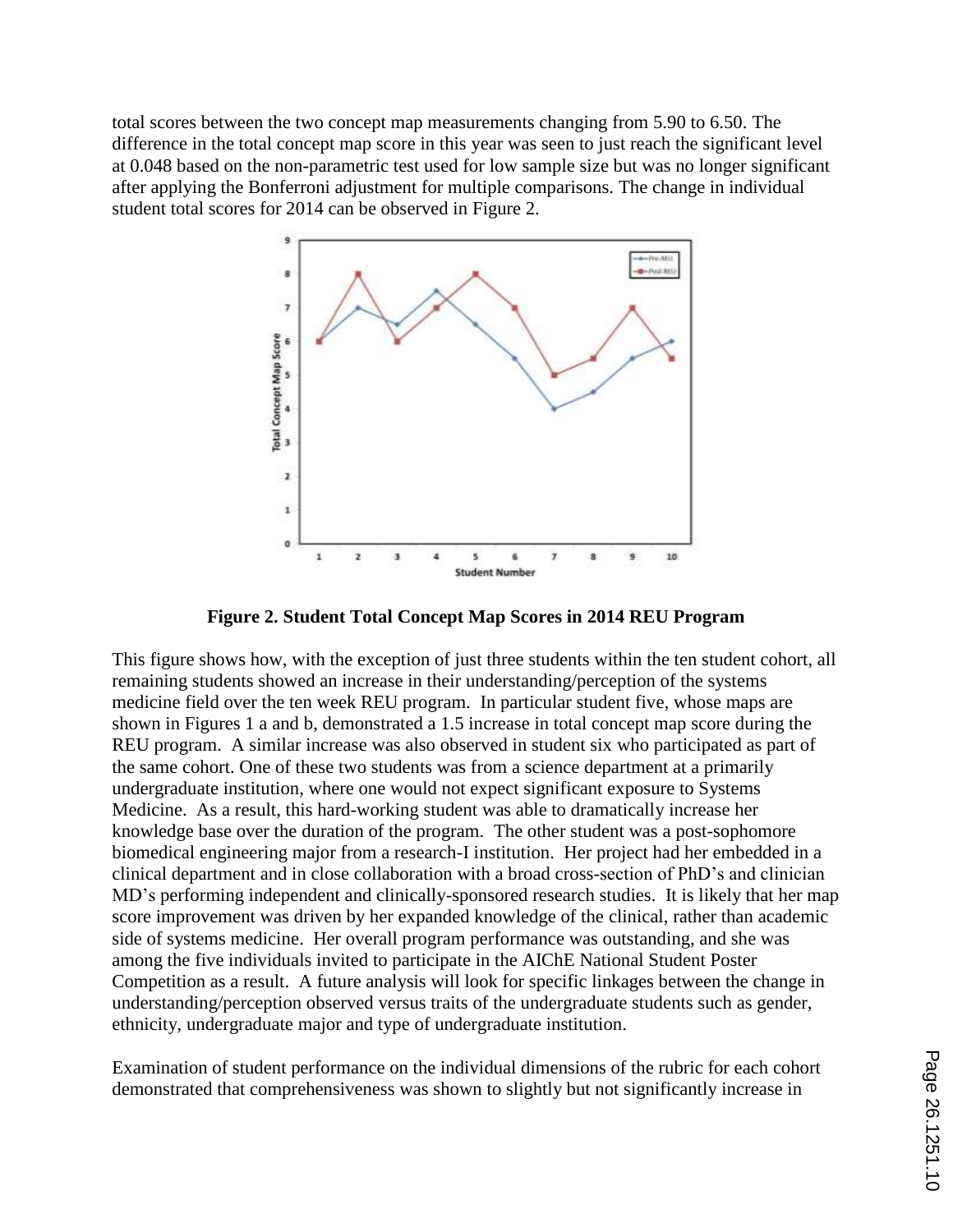each year. This demonstrates that the REU program is capable of providing students with a solid understanding of key elements related to the systems medicine field. It also highlights areas, such as industrial applications and the interrelationships between academic disciplines and clinical practice that should be more explicitly addressed in the program workshop series during the summer program in order to achieve higher level comprehensiveness scores. Results obtained from the other two dimensions, organization and correctness, did not demonstrate any repeatable patterns between the different cohort years. The difference in these results may be due to the lack of emphasis on organization within the REU program where the main focus was on providing students with a clearer understanding of the field and the breadth it encompasses. Correctness may also vary based on an individual students' understanding and the particular mentor that they were assigned to work with. In this case, some students may have a very solid understanding of one particular area of systems medicine but they might still have uncertainty between how other areas of the field connect with one another.

One thing that cannot be determined from the scoring is students' experiences after leaving the program. One of the roles of a Research Experience for Undergraduates is to increase student desire to continue their studies, in the field if they so choose, at a post-graduate level or through a professional career. While a number of students have followed this path (including, as a noncomprehensive list, MS or PhD students within the field currently enrolled at RPI, Duke, Cornell, U. Rochester, and U. Pittsburgh), more recent cohorts are "too young" to have such data as they are still enrolled as undergraduates. It would be helpful to follow up with these individuals and the others that have participated in the program to gain a better understanding of how this REU experience shaped their future career decisions.

#### **Conclusions**

Systems medicine, or translational systems biology, is a highly diverse area of study that is still evolving. Engineers can benefit from gaining exposure to this field as it provides novel career opportunities and helps them develop an understanding for how diverse disciplines can work together to solve complex and challenging problems, such as cancer and other diseases. Research Experience for Undergraduates (REU) programs are, at present, the primary route for undergraduate students, particularly from primarily undergraduate institutions, to interact and engage with this field. The mentored research experience, along with professional development training over the course of a ten week period, provides an opportunity for students to explore challenging research problems with strong potential for societal impact.

Concept map scoring analysis demonstrated that the program at the University of Pittsburgh was capable of slightly but not significantly increasing students' comprehensiveness of the systems medicine field. It was also observed that the 2014 cohort of students showed the greatest change in total concept map score from the start to the end of the program. Experience of the program faculty, and the principal investigator, is likely the primary driver of the most recent cohort demonstrating some of the strongest gains as part of the program. Another potential effect is that the student applicant cohort for 2014 was markedly stronger than the 2013 or 2012 cohorts, as a result of the program "gaining a reputation" for positive student experiences and the development of strong relationships between the University of Pittsburgh and primarily undergraduate institutions such as Swarthmore, Smith, St. Lawrence, etc. In this way, students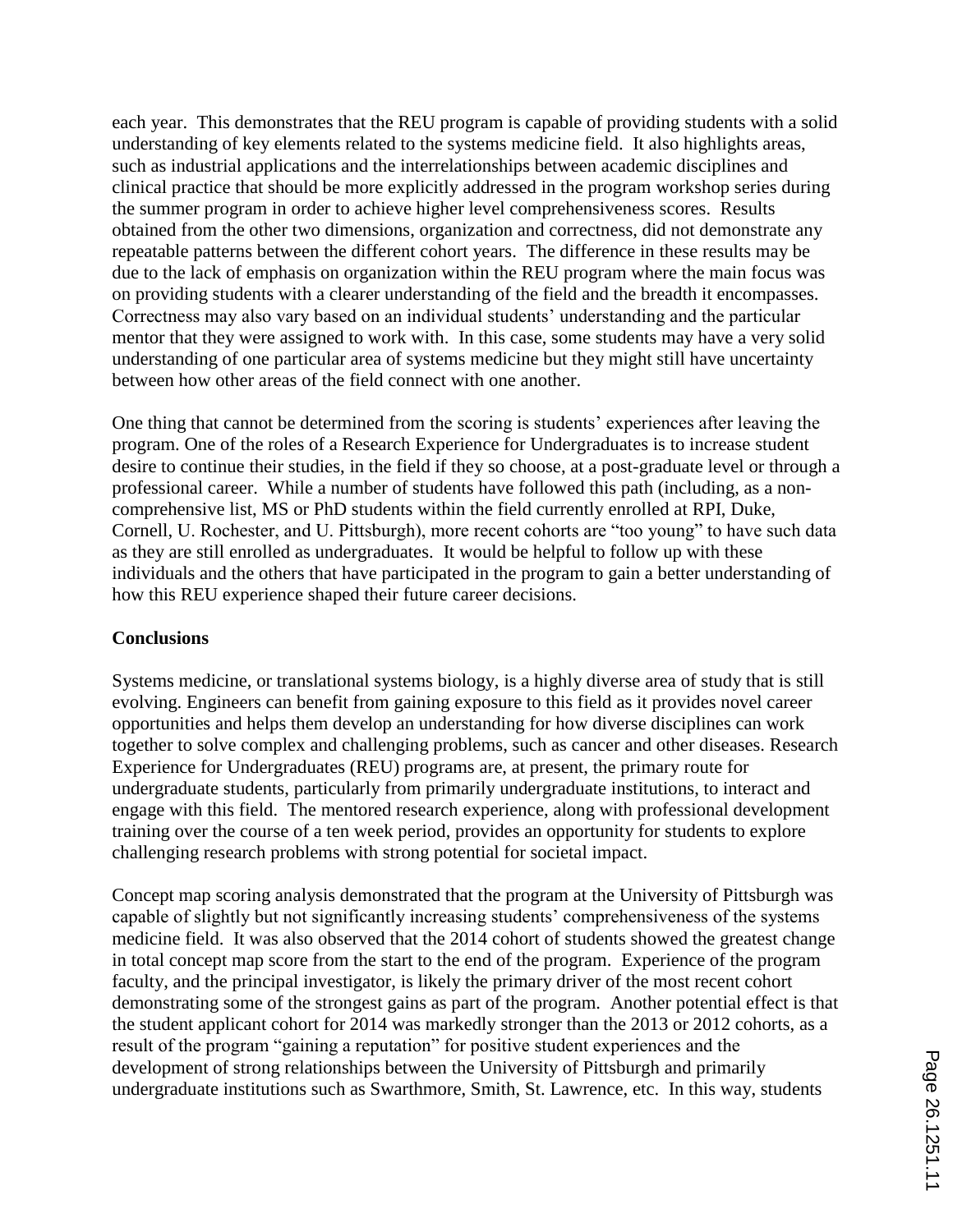returning to their home institution can help the local faculty identify future students in their program likely to benefit from such an undergraduate research experience and actively promote them to the University of Pittsburgh REU program principal investigator. These "pipelines" offer the potential to enhance undergraduate research experiences for students from primarily undergraduate institutions by increasing confidence from the host REU program that students from schools with lasting relationships will be well-suited to a productive summer research experience.

Future analyses will examine potential correlations between the changes in student scores observed in Table 3 and the characteristics of the student, *i.e.* gender, ethnicity, degree program or undergraduate institution. It will also be of interest to evaluate the direct feedback from REU participant exit surveys as to how this program contributed to their further career progression as of the end of the program, as well as the opportunity to conduct follow-up surveys with students who have graduated from their undergraduate institution to evaluate the role the REU program has played in their current career selection.

#### **Acknowledgements**

This material is based upon work supported by the National Science Foundation (NSF EEC-1156899). Any opinions, findings, and conclusions or recommendations expressed in this material are those of the author(s) and do not necessarily reflect the views of the National Science Foundation. Author Robert Parker also acknowledges financial support from the B.P. America Faculty Fellowship of the Swanson School of Engineering at the University of Pittsburgh. We also thank the Department of Chemical and Petroleum Engineering for staff support of this REU program.

#### **References**

- 1. Congressional Budget Office. Technological Change and the Rate of Health Care Spending. Pub. No. 2764. The Congress of the United States, 2008.
- 2. Besterfield-Sacre, M., Gerchak, J., Lyons, M., Shuman, L.J., Wolfe, H. (2004). Scoring Concept Maps: An Inegrated Rubric for Assessing Engineering Education. *Journal of Engineering Education.* **93(**2), 105-115.
- 3. National Academy of Engineering Grand Challenges (2014). http://www.engineeringchallenges.org/cms/challenges.aspx. Accessed on January 21, 2015.
- 4. Coordinating Action Systems Medicine: Implementation of Systems Medicine across Europe. What is Systems Medicine? https://www.casym.eu/what-is-systems-medicine/ . Accessed on January 15, 2015.
- 5. Trefois, C., Antony, P. M. A., Goncalves, J., Skupin, A., Balling, R. (2015). Critical transitions in chronic disease: Transferring concepts from ecology to systems medicine. *Current Opinion in Biotechnology, 34*, 48-55.
- 6. Kim, N., He, N., Yoon, S. (2014). Cell line modeling for systems medicine in cancers (review). *International Journal of Oncology,* **44**(2), 371-376.
- 7. Ho, T., Laird, C., Cao, Y., Parker, R.S. (2014). A Generalizable Optimization Algorithm for Clinically-Relevant Patient-Specific Cancer Chemotherapy Scheduling. Presented at the 2014 AIChE Annual Meeting, Atlanta, GA, November 2014, paper 282b.
- 8. Carcillo, C., Parker, R.S. (2014). A Biologically-Motivated Model of Chemotherapy-Induced Thrombocytopenia. Presented at the AIChE Annual Meeting, Atlanta, GA, November 2014, paper 200d.